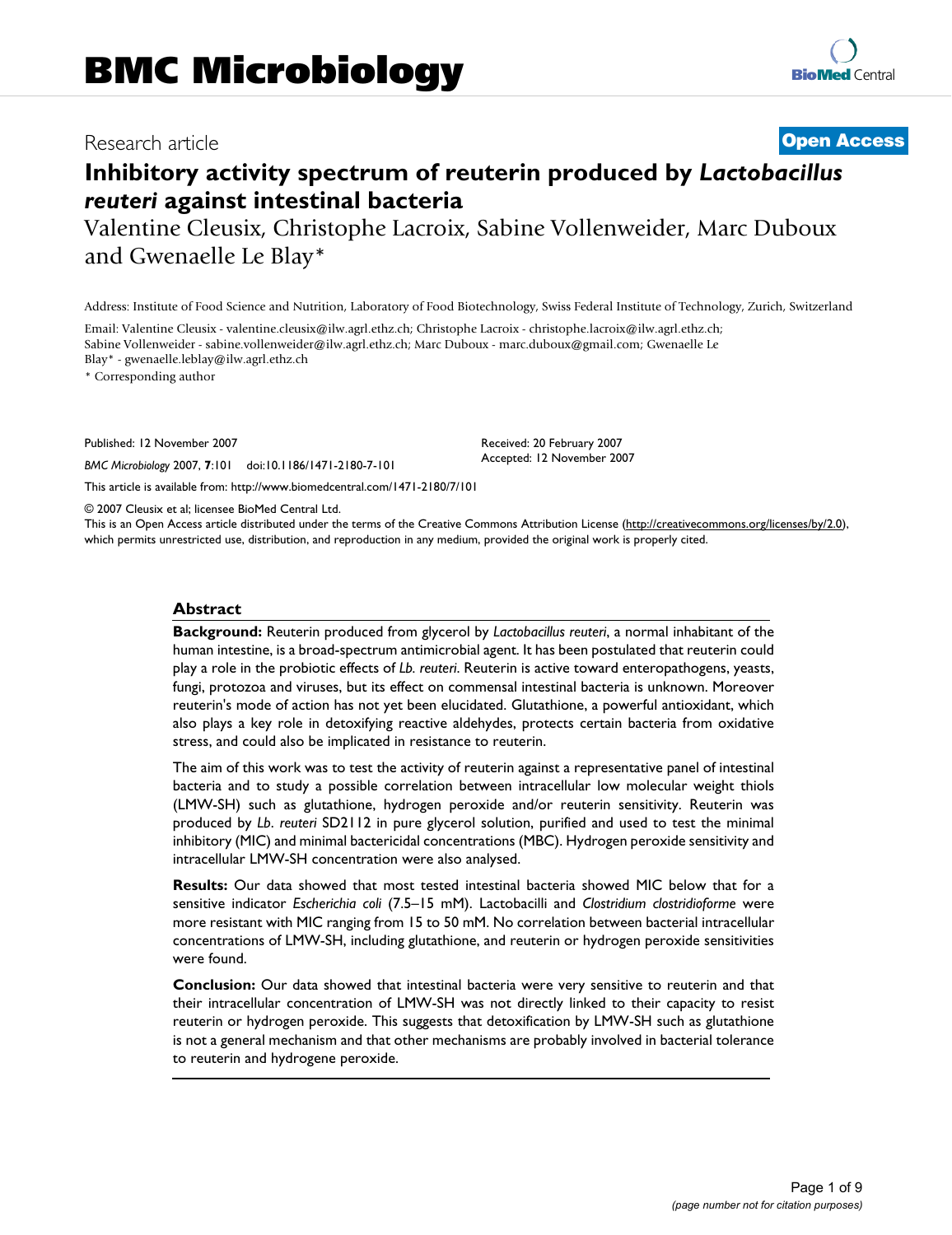# **Background**

*Lactobacillus reuteri* is a heterofermentative lactic acid bacteria that belongs to the authochtonous microbiota of humans and animals [1]. Animal studies have shown that certain *Lb. reuteri* strains used as probiotics can provide protection against detrimental effects of certain microbiological, chemical and physical stressors; lower cholesterol; modulate immune responses; and improve the development of ileal tissue [2-4]. *Lb. reuteri* SD2112 (ATCC 55730) has been shown to reduce the incidence and severity of diarrhoea of different origins in children and adults [5-7], and to survive the passage through the stomach and upper intestine and transiently colonize the human gastrointestinal tract [6]. Indeed, this strain has been used for more than ten years as probiotic and/or starter culture in food and health care products [4].

In the presence of glycerol *Lb. reuteri* can synthesize 3 hydroxypropionaldehyde (3-HPA). 3-HPA is excreted into the medium where it forms together with the hydrate and the dimer (reuterin), a dynamic multi-component equilibrium (HPA, HPA system: named reuterin in most publications) [4]. Reuterin is a potent antimicrobial agent active against Gram positive and Gram negative bacteria, as well as yeasts, moulds and protozoa [8]. Reuterin is synthesized *in vitro* under pH, temperature and anaerobic conditions similar to those of the gastrointestinal tract [9]. *In vivo*, active reuterin synthesis could occur in the colon via *Lb. reuteri* metabolism, if sufficient amounts of glycerol become available as a product of luminal microbial fermentations, digestion of luminal fats, sloughed mucus and desquamated epithelial cells, and intestinal clearing of endogenous plasma glycerol [2]. To our knowledge, there are presently no data concerning the amount of glycerol available for bacterial conversion to reuterin in the human intestine.

Reuterin is water soluble, effective in a wide range of pH, resistant to proteolytic and lipolytic enzymes and has been therefore studied as a food preservative or auxiliary therapeutic agent [4,8,10]. Reuterin is also believed to play a role in the probiotic effects of *Lb*. *reuteri* SD2112, but its mode of action on microbial growth has not been elucidated due to the high complexity of the HPA-system chemistry [4]. It has been postulated that reuterin might inhibit the activity of bacterial ribonucleotide reductase, an enzyme catalyzing the first step in DNA synthesis, by competition (HPA-dimer) with ribonucleotides for binding sites or by reaction (3-HPA) with unstable sulfhydryl groups of ribonucleotide reductase or with thioredoxin which is required for enzymatic activity [11]. The inhibition of the conversion of ribonucleotides to deoxyribonucleotides would explain the broad-spectrum activity of reuterin [11]. It has also been suggested that the mechanism of action of reuterin might be directed towards sulfhydryl enzymes, and that the tolerance of bacteria to reuterin might be associated with intracellular levels of LMW-SH such as glutathione (unpublishd data).

Reduced glutathione (GSH), is a cysteine-containing tripeptide, mostly found in Gram negative bacteria such as purple and cyanobacteria. The highest GSH concentrations are observed in aerobes or facultative anaerobes, whereas strict anaerobes are generally deprived of GSH but possess other soluble thiol compounds [12]. However, some faculative anaerobic Gram positive bacteria (eg. *Lactococcus lactis* subsp. *lactis*, *Streptococcus agalactiae* ATCC 12927 or *Enterococcus faecalis* ATCC 29212) can synthesize significant amount of GSH, whereas others (e.g. *Lactococcus lactis* subsp. *cremoris* Z8 or *Streptococcus mutans* ATCC 33402) can import GSH from the growth medium, but this faculty is strain dependent [13,14]. GSH plays important functions in bacteria including control of redox potential, protection against oxidative stress, detoxification of endogenously and exogenously derived toxins, protein folding and storage and transport of organic sulfur [15]. This potent antioxidant is also believed to play a key role in detoxification of reactive aldehydes, such as acrolein and protects cells from oxidative damage such as produced by  $H_2O_2$  [16]. Recently, glutathione reductase has been shown to contribute to *Lactobacillus sanfranciscensis* oxygen tolerance [17]. Various studies have reported the MIC of reuterin against pathogens and lactic acid bacteria [9,11,18]. However, the activity of pure reuterin against intestinal bacteria has never been reported, even though this data is important for understanding the probiotic effects of *Lb. reuteri in vivo* when administered to humans and animals. The aim of this study was therefore to determine the *in vitro* antibacterial activity of pure reuterin on a representative panel of human intestinal bacteria. The intracellular concentration of LMW-SH and the sensitivity of intestinal bacteria to hydrogen peroxide were also recorded to tentatively correlate reuterin sensitivity to intracellular LMW-SH such as GSH and oxygen tolerance.

## **Results**

## *Production and purification of reuterin*

Approximately 170 mM reuterin was produced by *Lb. reuteri* SD2112 from 200 mM glycerol. After purification of 140 ml of this solution, about 1 g of pure reuterin was recovered, corresponding to a yield of 57 %. A high purity of reuterin, free from contaminants such as glycerol and 1,3 propanediol, was obtained after the purification process, as shown by HPLC analysis (Figure 1).

## *Antimicrobial activity*

The MIC and MBC of the tested bacteria are presented in Table 1. As expected, *Lb. reuteri* was the most resistant species, with MIC and MBC ranges for both tested strains of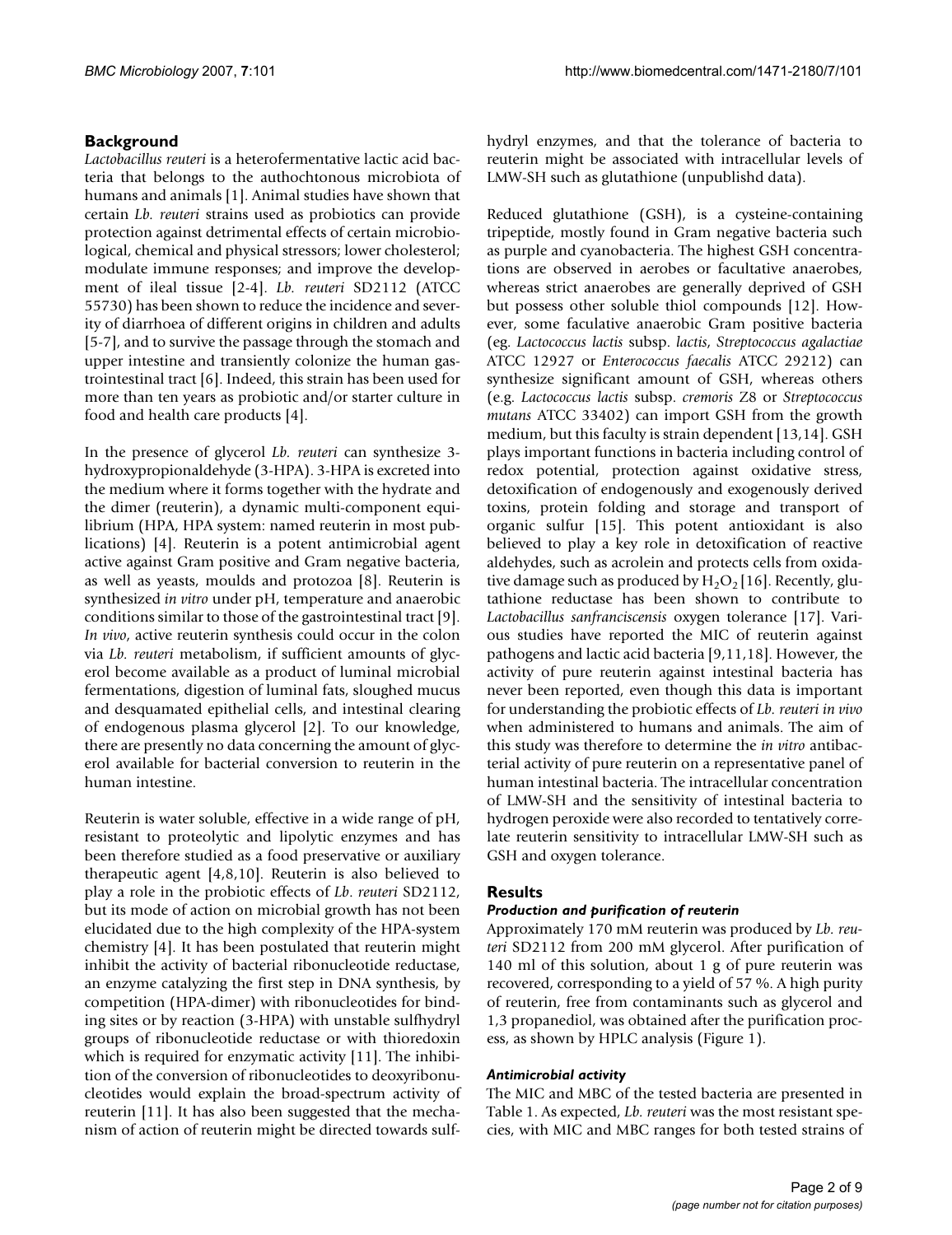

## **Figure 1**

**HPLC chromatograms**. a) supernatant before purification; b) reuterin after purification on a silica gel 60 chromatography column with acetone:ethyl acetate (2:1) as eluent.

30–50 mM and 60–120 mM, respectively, followed by other lactobacilli (MIC range 15–40 mM; MBC range 15–80 mM). The MIC and MBC for the sensitive strain *Escherichia coli* were in the range from 7 to 15 mM and from 15 to 30 mM, respectively.

Among the 19 (non lactobacilli) tested species, 15 showed MIC values below that measured for the indicator *E. coli* strain with MIC equal or below 7.5 mM. The most sensitive strains to reuterin were *Bacteroides vulgatus* and *Clostridium difficile* (MIC < 1.9 mM), followed by *Bacteroides thetaiotaomicron, Eubacterium eligens, Bifidobacterium longum* var *infantis, Eubacterium biforme, Bifidobacterium longum* and *Bifidobacterium catenulatum* (MIC range from 1.9 to 3.8 mM). The four most resistant non lactobacilli species were *Clostridium clostridioforme* (MIC range 15–30 mM; MBC 15–30 mM) followed by *Ruminococcus productus*, *Bifidobacterium breve* and *Listeria innocua* (MIC range 7.5–15 mM and MBC range 3.8–15 mM).

#### *Intracellular LMW-SH concentration including GSH*

Intracellular concentrations of LMW-SH in tested bacteria are reported in Table 1. LMW-SH were detected in all bacteria and was in the range from 1.3 to 3.1  $\mu$ mol/10<sup>12</sup> colony forming unit [cfu]) for many bacteria. The highest concentrations were found in *Cl. difficile* (43 µmol/ 1012cfu) followed by *Collinsella aerofaciens*, *Lactobacillus salivarius, Lactobacillus acidophilus* and *Streptococcus salivarius* (ranging from 22 to 10 µmol/10<sup>12</sup> cfu). *E. coli, Bacteroides fragilis*, *Lb. reuteri* (DSM 20016 and SD 2112),*L. innocua*, *B. longum* var *infantis* and *Enterococcus faecium* showed intermediate values ranging from 8 to 5  $\mu$ mol/ 1012 cfu).

#### Sensitivity to H<sub>2</sub>O<sub>2</sub>

The sensitivity of several intestinal bacteria to  $H_2O_2$  is shown in Table 2. For all tested bacteria, except for *E. faecium*, exposure to 10, 20 and 30 g  $l$ <sup>-1</sup> H<sub>2</sub>O<sub>2</sub> caused a decrease in viable cell counts compared to the control medium without  $H_2O_2$ . Among the 25 tested, the 4 most resistant species were *E. faecium, Lb. acidophilus, Lb. reuteri* (DSM 20016) and *S. salivarius* with survival rates to 30 g l- $1 H<sub>2</sub>O<sub>2</sub>$  ranging from 75.6 to 0.06%. The second group, *B*. *longum* var *infantis* and *Lactobacillus fermentum* survived to 20 g l<sup>-1</sup> H<sub>2</sub>O<sub>2</sub>(at 0.18 and 0.02 % respectively), whereas a third group with four bifidobacteria and three lactobacilli species showed survival rates to 10 g l<sup>-1</sup> H<sub>2</sub>O<sub>2</sub> ranging from 0.07 to 24.9 %. The most sensitive group with complete growth inhibition with 10 g  $l^{-1}$  of H<sub>2</sub>O<sub>2</sub> included 9 species belonging to known strict anaerobe genera from the human gut (*Bacteroides* spp., *Clostridium* spp., *C. aerofaciens, E. biforme, R. productus* and one bifidobacteria among 6 tested). Surprisingly, *Listeria* spp. and *E. coli*, classified as facultative anaerobes, were also completely inhibited with 10 g  $l<sup>-1</sup> H<sub>2</sub>O<sub>2</sub>$ .

#### **Discussion**

In this study, the MIC and MBC of pure reuterin for different intestinal bacteria were determined using a serial dilution microtiter plate assay. With the exception of Dobrogosz *et al*. [19], who express the inhibitory activity of reuterin with arbitrary units defined, after analysis with  $14C$ -labeled glycerol, as 1 U equal 8 µg reuterin/ml, most of the authors have used poorly defined arbitrary units to express the inhibitory concentration of reuterin [10,20]. Therefore, a direct comparison of published data for antimicrobial activities of reuterin against different bacteria is difficult. Another problem of these studies is that the molar concentration of reuterin was calculated using the molecular mass of the dimer form [9,11,21,22], although reuterin occurs in its monomeric form at the low concentrations used [4]. Moreover arbitrary units are changed by many experimental factors as shown for bacteriocins, such as variation of sensitivity among indicator strains of the same species, medium and incubation conditions for the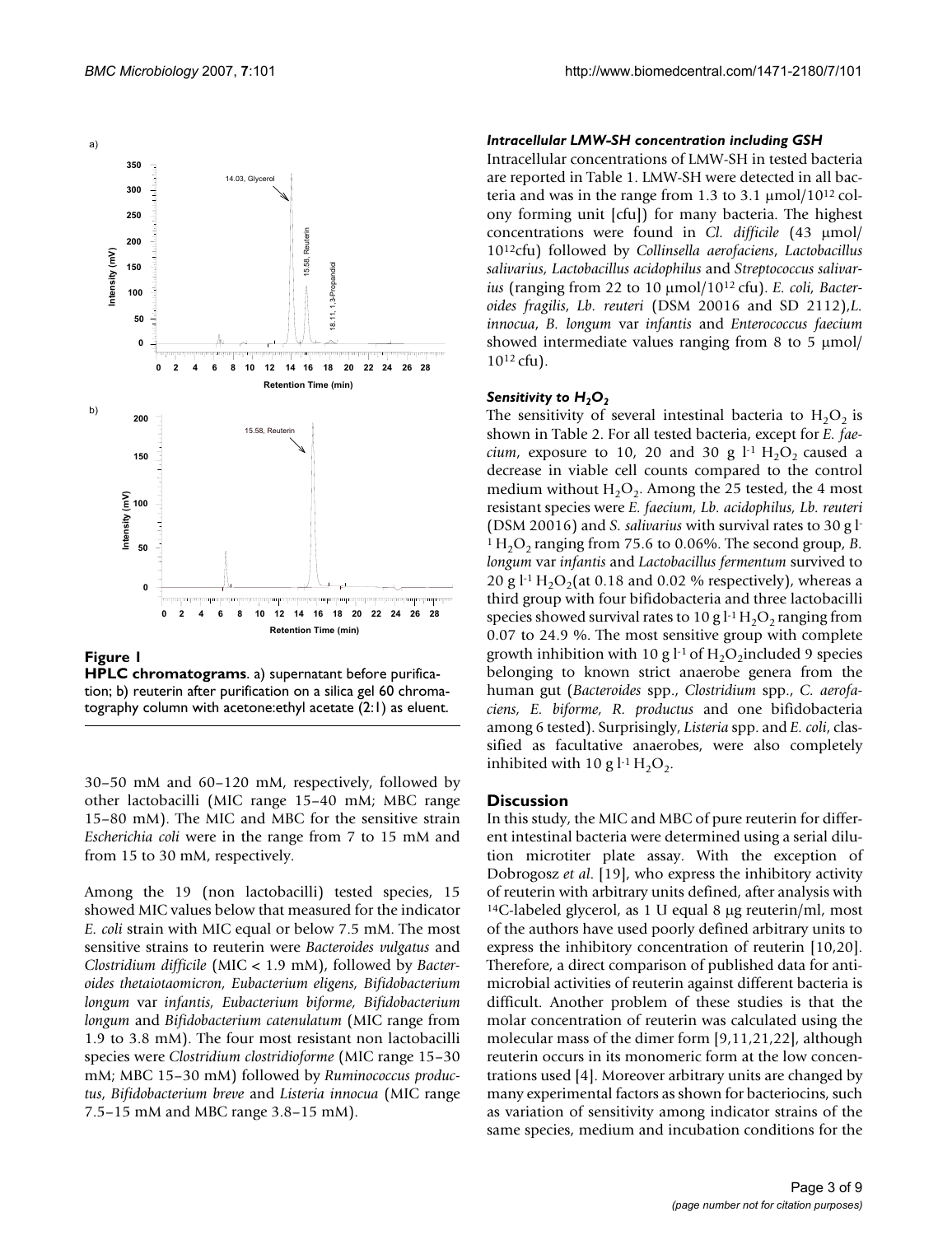| <b>Organisms</b>                    | <b>Strains<sup>a</sup></b> | MIC <sup>b</sup> [mM] | $MBCb$ [mM]            | LMW-SH <sup>c</sup> [µmol/10 <sup>12</sup> cells] |
|-------------------------------------|----------------------------|-----------------------|------------------------|---------------------------------------------------|
| Escherichia coli                    | <b>DSM 5698</b>            | $7.5 - 15.0$          | $15.0 - 30.0$          | $7.9 \pm 1.3$                                     |
| <b>Bacteroides vulgatus</b>         | <b>DSM 1447</b>            | < 1.9                 | $1.9 - 3.8$            | $1.6 \pm 0.4$                                     |
| <b>Bacteroides thetaiotaomicron</b> | <b>DSM 2079</b>            | $1.9 - 3.8$           | $1.9 - 3.8$            | $\mathsf{d}$                                      |
| <b>Bacteroides fragilis</b>         | LMG 10263                  | $3.8 - 7.5$           | $3.8 - 7.5$            | $7.3 \pm 1.7$                                     |
| Bifidobacterium catenulatum         | LMG 11043                  | $1.9 - 3.8$           | $7.5 - 15.0$           | $1.8 \pm 0.9$                                     |
| <b>Bifidobacterium longum</b>       | DSM 20219                  | $1.9 - 3.8$           | $3.8 - 7.5$            | $1.5 \pm 0.5$                                     |
| Bifidobacterium longum infantis     | <b>DSM 20088</b>           | $1.9 - 3.8$           | $1.9 - 3.8$            | $5.2 \pm 0.6$                                     |
| <b>Bifidobacterium adolescentis</b> | <b>DSM 20083</b>           | $3.8 - 7.5$           | $\mathsf{L}\mathsf{d}$ | $1.3 \pm 0.1$                                     |
| Bifidobacterium bifidum             | <b>DSM 20456</b>           | $3.8 - 7.5$           | $7.5 - 15.0$           | $2.4 \pm 0.5$                                     |
| <b>Bifidobacterium breve</b>        | DSM 20213                  | $7.5 - 15$            | $7.5 - 15.0$           | $2.0 \pm 0.1$                                     |
| Lactobacillus acidophilus           | <b>ATCC 4356</b>           | $15.0 - 40.0$         | $15.0 - 40.0$          | $10.7 \pm 0.3$                                    |
| Lactobacillus casei                 | ATCC 334                   | $15.0 - 40.0$         | 40.0-80.0              | $2.0 \pm 0.3$                                     |
| Lactobacillus fermentum             | ETH-Z                      | $15.0 - 40.0$         | $15.0 - 40.0$          | $2.9 \pm 1.2$                                     |
| Lactobacillus salivarius            | ETH-Z                      | $15.0 - 40.0$         | 40.0-80.0              | $22.2 \pm 5.0$                                    |
| Lactobacillus reuteri               | <b>DSM 20016</b>           | $30.0 - 50.0$         | $60 - 120$ .           | $6.5 \pm 0.8$                                     |
| Lactobacillus reuteri               | SD 2112                    | $30.0 - 50.0$         | $60 - 120$             | 6.1 ± $1.4$                                       |
| <b>Eubacterium biforme</b>          | <b>DSM 3989</b>            | $1.9 - 3.8$           | $3.8 - 7.5$            | $3.0 \pm 0.7$                                     |
| Eubacterium eligens                 | <b>DSM 3376</b>            | $1.9 - 3.8$           | $1.9 - 3.8$            | $-d$                                              |
| Colinsella aerofaciens              | <b>DSM 3979</b>            | $3.8 - 7.5$           | $7.5 - 15.0$           | $21.9 \pm 4.3$                                    |
| <b>Enterococcus faecium</b>         | <b>DSM 20477</b>           | $3.8 - 7.5$           | $30.0 - 50.0$          | $4.8 \pm 1.3$                                     |
| <b>Streptococcus salivarius</b>     | <b>DSM 20560</b>           | $3.8 - 7.5$           | $15.0 - 30.0$          | $9.6 \pm 1.1$                                     |
| Clostridium difficile               | ETH-Z                      | < 1.9                 | $3.8 - 7.5$            | $43.0 \pm 3.8$                                    |
| Clostridium clostridioforme         | <b>DSM 933</b>             | $15.0 - 30.0$         | $15.0 - 30.0$          | $3.1 \pm 0.8$                                     |
| Ruminococcus productus              | <b>DSM 2950</b>            | $7.5 - 15.0$          | $3.8 - 7.5$            | $2.5 \pm 0.5$                                     |
| Listeria innocua                    | <b>HPB 13</b>              | $7.5 - 15.0$          | $7.5 - 15.0$           | $5.5 \pm 1.4$                                     |
| Listeria ivanovii                   | <b>HPB 28</b>              | $3.8 - 7.5$           | $7.5 - 15.0$           | $1.5 \pm 0.6$                                     |

**Table 1: Reuterin activity and LMW-SH concentration in intestinal bacteria**

aDSM: Deutsche Sammlung von Mikroorganismen und Zellkulturen, Braunschweig, Germany ATCC: American Type Culture Collection, Rockville, Maryland, USA HPB: Health Protection Branch, Health and Welfare Canada, Ottawa, Ontario, Canada ETH-Z:Culture Collection of the Food Biotechnology Laboratory, ETH Zürich, Switzerland LMG: Belgian Co-Ordinated Collections of Micro-Organisms, Gent, Belgium SD2112 = BioGaia, Stockholm, Sweden

bMIC and MBC data are expressed as the range obtained from at least three independent repetitions for each species

cLMW-SH concentrations are expressed as mean ± SD of at least three independent repetitions

dNot determined

activity tests and concentrations of antimicrobial compounds in tested preparations [23,24]. For data comparison, test conditions must be standardized and MIC data expressed in  $\mu$ g ml<sup>-1</sup> or mM. In this study the molar concentration of reuterin was determined by a method originally developed for acrolein quantification, using the acid-catalyzed formation of a colored complex between acrolein/HPA and tryptophan [25], which has been adopted by several other authors to correctly quantify reuterin [4,26-28]. Furthermore, all bacteria were tested under controlled test conditions and the same medium for the activity test.

Our data showed that reuterin is an effective inhibitor for most tested intestinal bacteria, with the exception of lactobacilli. Among the 20 species non belonging to the *Lactobacillus* genus, 14 were inhibited and/or killed by reuterin concentrations equal or below 3.8 mM. They exhibited higher sensitivity than *E. coli*, the usual sensitive indicator used to test reuterin [4]. Dobrogosz *et al*. [11] and Chung *et al*. [9] reported, using a two-fold dilution test, MIC for *E. coli* K12 of 4–5 U/ml (0.9–1.1 mM, after recalculation based on 3-HPA monomer and  $1 U = 8 \mu$ g reuterin/ml), 32 U/ml (6.9 mM) for *Lb. reuteri* and ranging from 4 to 42 U/ml (0.9–9.1 mM) for different lactobacilli. Our data show the same trends; MIC values for lactobacilli were at least 2 times higher than for *E. coli* (Table 1). However, under our test conditions, MIC measured for lactobacilli were approximately 10 times higher than reported in previous studies. Dobrogosz *et al*. [11] found that *Listeria monocytogenes* showed a similar low sensitivity to reuterin as for lactobacilli, with MIC of 4–42 U/ml (0.9–9.1 mM), which was different from our data for *L. ivanovii* and *L. innocua*, which were much more sensitive to reuterin than lactobacilli. These differences for MIC measured in different studies can be due to various factors of the arbitrary activity tests, including pH, culture media, incubation temperature, concentration and physiological state of the tested bacteria which affect both the growth [23] of the tested strains and the activity of reuterin [27]. As well, a strict criteria for MIC calculation (lowest reuterin concentration resulting in complete inhibition of the tested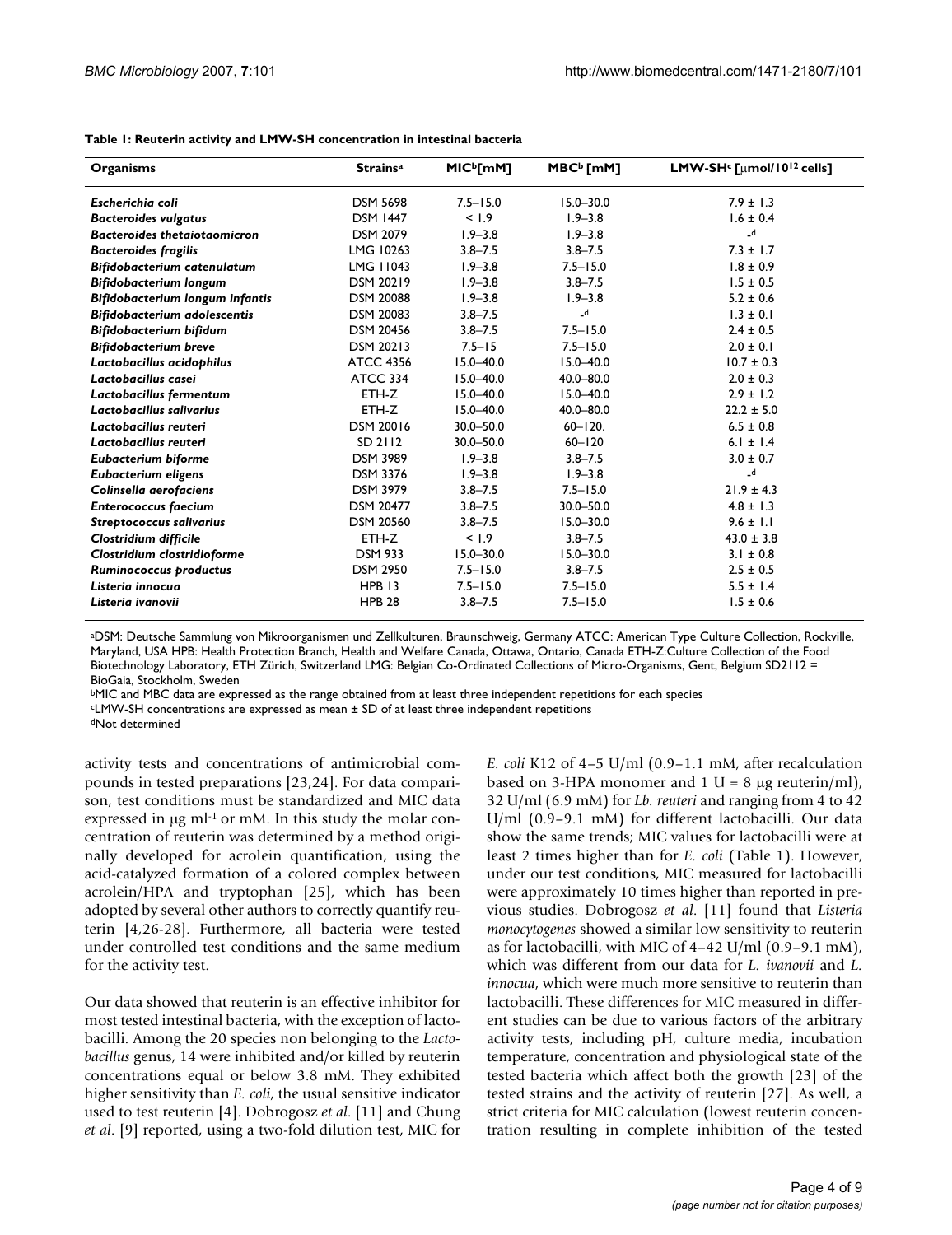| Organisms                           | <b>Strains</b>   | $0 g$  -<br>$H_2O_2$ | $10$ gl <sup>-1</sup><br>$H_2O_2$ | $20$ gl <sup>-1</sup><br>$H_2O_2$ | $30 g$ -<br>$H_2O_2$ |
|-------------------------------------|------------------|----------------------|-----------------------------------|-----------------------------------|----------------------|
| Escherichia coli                    | <b>DSM 5698</b>  | 100                  | ng <sup>1</sup>                   | ng                                | ng                   |
| <b>Bacteroides vulgatus</b>         | <b>DSM 1447</b>  | 100                  | ng                                | ng                                | ng                   |
| <b>Bacteroides thetaiotaomicron</b> | <b>DSM 2079</b>  | 100                  | ng                                | ng                                | ng                   |
| <b>Bacteroides fragilis</b>         | LMG 10263        | 100                  | ng                                | ng                                | ng                   |
| Bifidobacterium catenulatum         | LMG 11043        | 100                  | 0.56a                             | ng                                | ng                   |
| <b>Bifidobacterium longum</b>       | DSM 20219        | 100                  | 0.47a                             | ng                                | ng                   |
| Bifidobacterium longum infantis     | <b>DSM 20088</b> | 100                  | 5.90 <sup>b</sup>                 | $0.18$ <sub>abc</sub>             | ng                   |
| <b>Bifidobacterium adolescentis</b> | <b>DSM 20083</b> | 100                  | 0.67a                             | ng                                | ng                   |
| Bifidobacterium bifidum             | <b>DSM 20456</b> | 100                  | ng                                | ng                                | ng                   |
| <b>Bifidobacterium breve</b>        | DSM 20213        | 100                  | 24.9 <sub>bc</sub>                | ng                                | ng                   |
| Lactobacillus acidophilus           | <b>ATCC 4356</b> | 100                  | 25.5 <sub>bc</sub>                | 3.83bd                            | 3.88a                |
| Lactobacillus casei                 | ATCC 334         | 100                  | 0.07a                             | ng                                | ng                   |
| Lactobacillus fermentum             | ETH-Z            | 100                  | 0.72a                             | 0.02c                             | ng                   |
| Lactobacillus salivarius            | ETH-Z            | 100                  | 0.71a                             | ng                                | ng                   |
| Lactobacillus reuteri               | DSM 20016        | 100                  | 0.35a                             | 0.06c                             | 0.09 <sub>b</sub>    |
| Lactobacillus reuteri               | SD 2112          | 100                  | 0.16 <sup>a</sup>                 | ng                                | ng                   |
| <b>Eubacterium biforme</b>          | <b>DSM 3989</b>  | 100                  | ng                                | ng                                | ng                   |
| Colinsella aerofaciens              | <b>DSM 3979</b>  | 100                  | ng                                | ng                                | ng                   |
| <b>Enterococcus faecium</b>         | <b>DSM 20477</b> | 100                  | 66.1c                             | 48.4 <sup>d</sup>                 | 75.6 <sup>c</sup>    |
| <b>Streptococcus salivarius</b>     | <b>DSM 20560</b> | 100                  | 0.57a                             | $0.20$ abc                        | 0.06 <sup>b</sup>    |
| Clostridium difficile               | ETH-Z            | 100                  | ng                                | ng                                | ng                   |
| Clostridium clostridioforme         | <b>DSM 933</b>   | 100                  | ng                                | ng                                | ng                   |
| <b>Ruminococcus productus</b>       | <b>DSM 2950</b>  | 100                  | ng                                | ng                                | ng                   |
| Listeria innocua                    | <b>HPB 13</b>    | 100                  | ng                                | ng                                | ng                   |
| Listeria ivanovii                   | <b>HPB 28</b>    | 100                  | ng                                | ng                                | ng                   |

**Table 2: Bacterial survival rates (%) after exposure to different hydrogen peroxide concentrations**

1No growth

Different letters in a line indicate significant differences with the Tukey's test (*P* < 0.05)

strain) was used in our study. The aldehyde function of 3- HPA is highly reactive due to its  $\beta$ -hydroxy moiety and therefore the molecule spontaneously reacts with available amino- and sulfhydryl-functional groups present in compounds of the growth medium and bacteria [4]. According to Lüthi-Peng *et al*. [27], only 30 % of reuterin remains free after 24 h of incubation at 37°C in a complex medium. The lactobacilli were also tested in the LAMVAB growth medium [29], which is used as selective medium to enumerate lactobacilli in fecal samples, at pH 5.0. With this medium MIC were 2–5 times lower than the MIC obtained with supplemented BHI (data not shown). This result clearly shows that the comparison of data from different studies on reuterin activity is difficult, but comparison within one study is much more valid. This limitation should also be taken into account when sensitivity data to antimicrobial compounds such as reuterin obtained with *in vitro* tests, are extrapolated to other *in vitro* systems or *in vivo* conditions such as in the gastrointestinal tract.

To tentatively explain the different behavior of intestinal bacteria toward reuterin activity, we analyzed their intracellular concentration of LMW-SH including GSH, which has been shown to be involved in aldehyde detoxification mechanisms [30]. With this intention, we used the Ellmann's reagent that specifically reacts with thiol groups. To make the distinction between LMW-SH, and thiol groups of proteins, the concentration of intracellular LMW-SH was determined in the cell-free supernatant of bacterial crude extracts after protein elimination by precipitation with sulfosalicylcylic acid. Although, all LMW-SH and not only GSH were measured in the present study, this test gives a good estimation of GSH concentration because other LMW-SH occur only in low concentration [31]. LMW-SH were present in all tested bacteria. The highest intracellular concentrations ( $> 20 \, \mu \text{mol}/10^{12}$ cells) were measured in two Gram positive strict anaerobic species (*C. aerofaciens* and *Cl. difficile*) and one facultative anaerobic bacteria (*Lb. salivarius*). Although glutathione appears to be mostly present in cyanobacteria and purple bacteria [12], high intracellular glutathione concentrations have already been measured in Gram positive Closdriales, including strict anaerobes such as *Clostridium perfringens* [32] and *Lactobacillus* spp. [33,34] and *Bifidobacterium* spp. [35]. It is usually suggested that Gram positive organisms do not produce GSH but accumulate it from the growth medium. However, other evidences indicate that some Gram positive bacteria (e.g. *Enterococcus faecalis* ATCC 29212 or *Streptococcus agalactiae* ATCC 12927) can synthetize GSH [13]. Moreover, Fernandes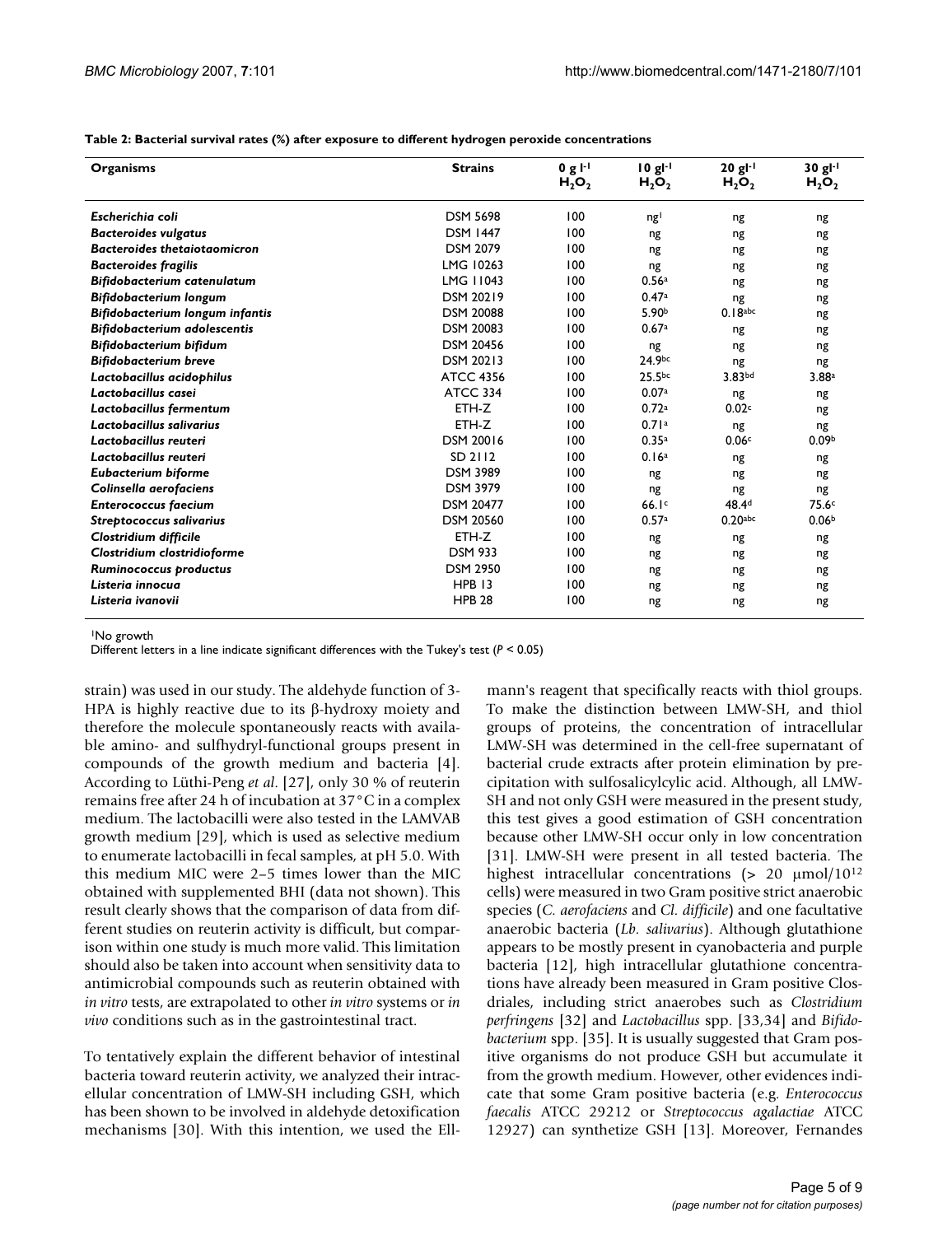and Steele [33] showed that intracellular GSH levels in lactic acid bacteria varied widely between organisms and were very dependent on strains tested as well as growth conditions, including growth medium composition (presence or absence of GSH or precusors) and aeration, as well as bacterial growth phase. Very few data are reported on the capacity of intestinal bacteria to synthesize or harvest GSH from the growth medium. It has been shown that some probiotic lactobacilli strains can produce and even release high amount of GSH [36]. In our study, the growth medium was deprived of cystein, which is a major precursor for GSH synthesis. However, GSH from yeast extract was likely available for bacterial uptake in the growth medium [12]. We recently observed that external addition of GSH could conteract the toxicity of reuterin (3-HPA) toward *E. coli* K12, which suggests a correlation between induced toxicity of 3-HPA on *E. coli* K12 and depletion of GSH (unpublished data). However, in this study, the lack of correlation between intracellular GSH concentration and reuterin sensitivity suggests that other detoxification mechanisms prevent 3-HPA toxicity, such as 1,3-propanediol-dehydrogenase, which converts 3-HPA to the unreactive 1,3-propanediol. No inhibitory activity of 1,3 propanediol against intestinal bacteria is known until now.

GSH is considered to play a key role in protecting cells against oxidative stress. It is usually the most abundant intracellular, low-molecular-weight thiol in *E. coli* [32] and might contribute to protect *E. coli* cells [30] as well as Gram positive bacteria [34] from the lethal effects of oxidative damage. It is known that GSH can reduce hydrogen peroxide in exchange for oxidation of GSH to glutathione disulfide (GSSG) [30]. The tolerance of intestinal bacteria to hydrogen peroxide was then determined to assess a possible correlation between their sensitivity to reuterin and oxygen detoxification. Oxygen toxicity is considered to result from the effects of activated compounds including superoxide, hydrogen peroxide and hydroxyl radicals [37]. Facultative anaerobic bacteria decompose and detoxify these activated oxygen metabolites enzymatically with superoxide dismutase and catalase [37]. Most of the intestinal bacteria, classified as strict anaerobic organisms, are devoid of these enzymes and therefore their growth can be inhibited when  $H_2O_2$  is present [37]. Indeed, the most oxygen sensitive species tested, which belongs to the orders Bacteroidales (*Bacteroides* spp.) and Clostridiales (*Clostridium* spp., *Ruminococcus* sp., *Eubacterium* spp. and *Collinsella* sp.) were completely inhibited with 10 g l-1 hydrogen peroxide. Five bifidobacteria among the six tested, were not inhibited by 10 g l-1 hydrogen peroxide although they are classified as a strict anaerobic bacteria. Using the same technique, Shimamura *et al*. [37] reported variations in H<sub>2</sub>O<sub>2</sub> sensitivity of *Bifidobacterium* spp., and found similar results with *B. infantis* being the least sensitive to  $H_2O_2$ , followed by *B. breve*, *B. adolescentis* and *B. longum*. The facultative anaerobic bacteria tested were found to largely differ in their sensitivities to hydrogen peroxide. Among lactobacilli, *Lb. acidophilus* and *Lb. reuteri* DSM 20016 were the most tolerant.*Lb. acidophilus* and *Bifidobacterium* spp. have NADH oxidase and NADH peroxidase to scavenge hydrogen peroxide and prevent cell death in the presence of oxygen [37,38]. Moreover, it is known that some *Lb. acidophilus* strains produce hydrogen peroxide and peroxidase [39]. In addition, certain lactobacilli produce superoxide dismutase [40] and a non-heme pseudocatalase [41].

Surprinsigly, *E. coli* and *Listeria* spp. also classified as facultative anaerobes and which possess a catalase were inhibited by 10 g  $l$ <sup>-1</sup> hydrogen peroxide. But it has also been shown that the high H<sub>2</sub>O<sub>2</sub> sensitivity of *E. coli* can be related to DNA damage caused by hydrogen peroxide [42]. In this study, we did not establish any correlation between bacterial hydrogen peroxide sensitivity and intracellular LMW-SH concentration or reuterin sensitivity. However, the wide range of organisms tested an the multiplicity of oxygen detoxification mechanisms as well as the wide functions of LMW-SH and GSH in microorganisms [15] suggest that strain specific mechanisms are likely to be involved rather than a general mechanism applicable to all bacteria.

## **Conclusion**

This study reports for the first time the antimicrobial activity of reuterin on various intestinal bacteria. Large differences among species were observed. With the exception of *Lactobacillus* strains which were more resistant, most intestinal bacteria were inhibited by reuterin concentration below 7.5 mM. Moreover, the MBC (7.5–15 mM) recorded for the two *Listeria* spp. tested were higher than for the main intestinal commensals. The most sensitive species were inhibited by reuterin concentration around 2 mM, which suggests that low concentration of reuterin production *in situ* (if sufficient amount are present either via *in situ* production or ingested as encapulated form with a probiotioc bacteria) seems to be sufficient to alter the intestinal bacterial growth. However caution should be applied when extrapolating these results obtained with *in vitro* activity tests to specific *in vivo* conditions, where other important factors such as nutrient competition and antagonistic and/or synergistic relationships between the intestinal microbiota can largely influence the inhibition effects of antimicrobials such as reuterin. Complementary experiments are therefore needed in more complex *in vitro* systems, such as *in vitro* intestinal fermentation models, as *in vivo* experimentation is very difficult. No correlation was found between bacterial sensivity to reuterin and intracellular LMW-SH and/or hydrogen peroxide sensitivity. Our data suggest that protection via LMW-SH such as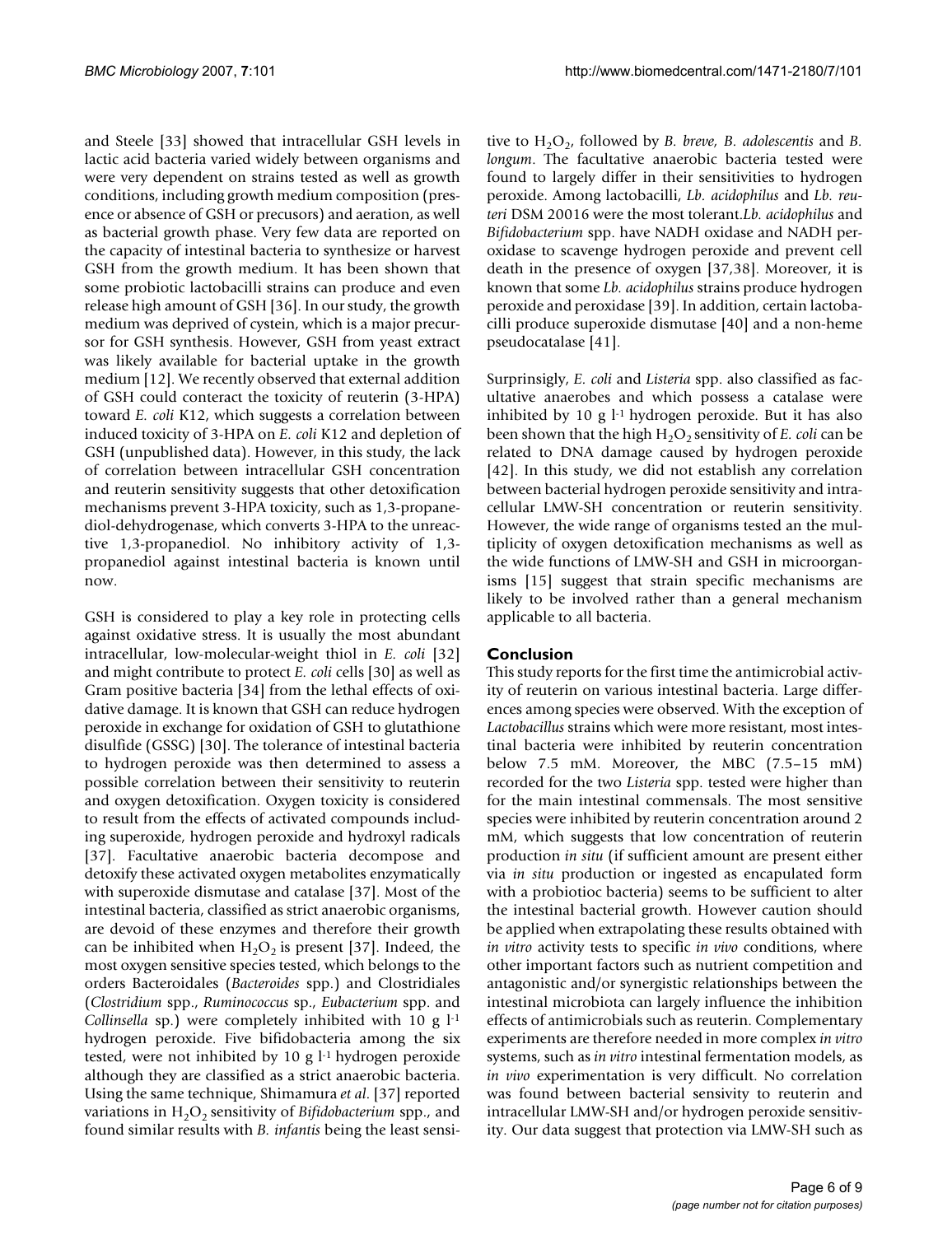GSH is not a general protection mechanism toward reuterin toxicity.

# **Methods**

# *Chemicals*

If not otherwise stated, all chemicals were obtained from Fluka, Buchs, Switzerland.

## *Bacterial strains, media and growth conditions*

The bacteria used in this study are shown in Table 1. All strains were kept frozen at -80°C in 25 % (v/v) glycerol supplemented with L-cysteine (0.05 %). Before use, intestinal bacteria were sub-cultured at least twice at 24 h intervals in brain heart infusion (BHI, Biolife, Milano, Italy) medium supplemented with yeast extract (5 g/l),  $K_2HPO_4$ (1 g/l), glucose (8 g/l), Tween 80 (1 ml/l), hemin (0.005  $g(1)$ , vitamin K1 (0.002  $g(1)$ ) and titanium citrate (0.6 mM) as reduction agent, at  $37^{\circ}$ C (pH 6.6) under N<sub>2</sub>and CO<sub>2</sub> gas atmosphere (1.5 bar, 80:20 [v/v]). Tested bacteria were incubated between 14 and 18 h at 37°C. *Lb. reuteri* SD2112 (ATCC 55730) that was used to produce reuterin [27] was grown at 37°C in MRS broth [43] from Difco Laboratories (Milan, Italy).

# *Reuterin production*

Reuterin was produced as previously described by Vollenweider *et al*. [44]. Briefly, *Lb. reuteri* was inoculated at 1% (v/v) in 10 ml MRS broth, incubated overnight at 37°C and added to 50 ml MRS medium which was then incubated for 3 h at 37°C. This culture was added to 1 L of MRS medium supplemented with 20 mM glycerol and incubated overnight. The cells were then harvested by centrifugation at  $1500 \times g$  for 10 min at  $20^{\circ}$ C, washed with potassium phosphate buffer (0.1 M, pH 7.0), resuspended in 300-ml sterile aqueous solution of glycerol (200 mM) and incubated for 2 h at 37°C. The cells were removed by centrifugation (8000  $\times$  *g*, 10 min), and 140 ml of the supernatant was filter-sterilized (FP/30/0.2 CA-S; Schleicher & Schuell GmbH, Einbeck, Germany) and lyophilized. Reuterin was purified on a silica gel 60 chromatography column (Merck, Darmstadt, Germany), with acetone:ethyl acetate (2:1) as eluent. The 3-HPA solution was diluted with distilled water to obtain a 10 M solution, which was stable for at least 6 months at 4°C. The concentration and purity of 3-HPA was verified by colorimetric method and HPLC analysis as described below.

# *3-HPA quantification*

The concentration of reuterin in the tested solution was determined with the assay for 3-HPA content, based on the colorimetric method of Circle *et al*. [25], using acrolein for calibration as described by Vollenweider *et al*. [44]. The solution of 3-HPA was also analyzed by HPLC (Hitachi LaChrome, Merck, Dietikon, Switzerland) on an

Aminex HPX-87H column (300 × 7.8 mm, Bio Rad, Reinach, Switzerland) with 10 mM  $H_2SO_4$  as eluent and a flow rate of 0.6 ml min-1 [45].

# *Antimicrobial activity*

The minimal inhibitory (MIC) and bactericidal (MBC) concentrations of 3-HPA were determined using a microtiter assay based on the method described by Mota-Meira *et al*. [46] with modification. All manipulations were done in an anaerobic chamber under an atmosphere of nitrogen containing 5 % (v/v) hydrogen. Briefly, bacteria were grown anaerobically in supplemented BHI at 37°C for 15 to 18 h. The optical density (OD<sub>590 nm</sub>) was adjusted to 0.1 with fresh supplemented BHI medium using a spectrophotometer (1420 Multilabel Counter, Wallac, PerkinElmer, Schwerzenbach, Switzerland). This  $OD_{590\ nm}$ corresponds approximately to a 0.5 McFarland standard (National Committee for Clinical Laboratory Standards, 1991). Before each test, a working solution of reuterin (300 mM, in supplemented BHI) was prepared from the stock solution (10 M). One hundred microliter of the working reuterin solution was added in the first row of a 96-well microtiter plates (tissue culture plate, flat bottom, Greiner Bio-one, St-Gallen, Switzerland) containing 100  $\mu$ l of supplemented BHI broth and a serial two-fold dilution was done. Reuterin was not added to the last well of a column which was used as positive growth control. Each well was then inoculated with  $25 \mu$ l of the OD-standardized bacterial suspension. The microtiter plates were incubated in anaerobic jars with an atmosphere generation system (Oxoid AnaeroGenTM, Oxoid, Bâle, Switzerland) at 37°C under static conditions until the positive growth control (tested bacteria grown without reuterin) showed clear bacterial growth (OD<sub>590 nm</sub>  $\geq$  0.8). After incubation, the  $OD_{590 \text{ nm}}$  was measured using a microtiterplate reader. Non-inoculated supplemented BHI broth with added inhibitor, incubated under the same conditions, was used as a blank. *E. coli* K12 was used as indicator organism due to its high sensitivity to reuterin [11]. The MIC was calculated from the highest dilution showing a complete inhibition of the tested strain (OD<sub>590 nm</sub> equal to the OD<sub>590 nm</sub> of the blank). The MBC, corresponding to the concentration that killed 99.9 % of the initial inoculum [47], was determined by spotting 20 µl from a dilution row done with the samples from first wells showing no visible growth on supplemented BHI-agar. The MBC was defined as the lowest concentration at which no growth on the agar plate was observed [47]. Agar plates were incubated anaerobically for 48 h in jars. The MBC of reuterin was expressed in mM. Each organism was tested between 3 to 15 times independently, and the results are expressed as ranges of MIC or MBC expressed in mM.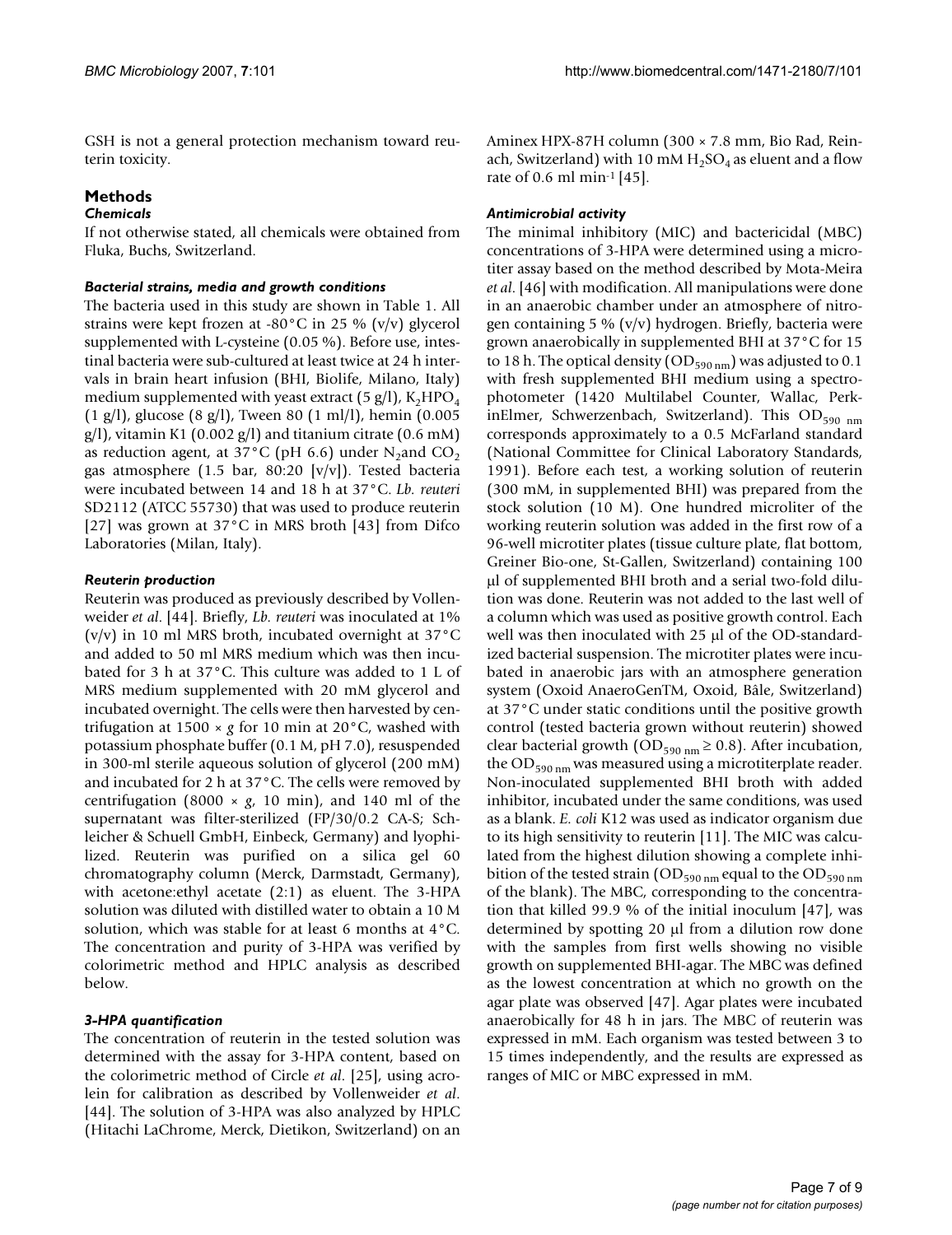#### *Determination of LMW-SH including GSH*

The intracellular content of LMW-SH-groups was determined in deproteinized cell-free extracts of bacterial cultures by the colorimetric method of Ellmann [48], with some modifications. Bacteria were inoculated at  $1\%$  (v/v) in supplemented BHI and incubated overnight in sealed bottles under gas atmosphere of  $N_2$  and  $CO_2$  (1.5 bar, 80:20 [v/v]) at 37°C. Bacterial cell counts were determined by plating on supplemented BHI agar. Fifteen ml of the bacterial cultures were centrifuged at 3000 × *g* for 10 min and pellets were carefully resuspended in 300  $\mu$ l of B-PER™ solution. A volume of 130  $\mu$ l of this solution was mixed with 130  $\mu$ l of 5-SSA (2.5 % w/v). The mixture was incubated for 15 min at 4°C and the precipitated proteins were removed by centrifugation (10000 × *g* for 15 min at  $4^{\circ}$ C). A 150 µl volume of the resulting supernatant was mixed with 840  $\mu$ l of potassium buffer (0.2 M, pH 7.5) and  $10 \mu$ l of Ellmann's reagent, and incubated  $10 \text{ min}$  at room temperature. The absorption was measured at 412 nm (Uvikon 922, Kontron Instrument, Milan, Italy). The concentration was expressed as µmoles LMW-SH-groups per 1012 total bacterial cells. A standard curve was done with various concentrations  $(0, 20, 40, 60, 80 \mu M)$  of glutathione in potassium phosphate buffer (0.2 M, pH 7.5) that were added to a 75  $\mu$ l/ml B-PER<sup>™</sup> solution (Bacterial Protein Extraction Reagent, Pierce Chemical Company, Rockford, Illinois, USA) and the same amount of 5-sulfosalicylcylic acid-dihydrate (2.5 % w/v, 5-SSA) for GSH determination, giving a final volume of 1 ml. After mixing carefully, 10  $\mu$ l of Ellmann's reagent (100.9 mM 5,5'dithio-bis(2-nitrobenzoic acid) (DTNB) in dimethyl sulfoxide) was added and the mixture was incubated 10 min at room temperature. The absorption was measured at 412 nm. Reported data are means of triplicate analyses.

#### *Tolerance to hydrogen peroxide*

Cell survival to hydrogen peroxide was determined as previously described by Doleyres *et al*. [49] with some modifications. Briefly,  $100 \mu l$  of an overnight culture of the tested bacteria was added to 900  $\mu$ l of H<sub>2</sub>O<sub>2</sub> solution at different final concentrations (0, 10, 20 or 30 g  $l<sup>-1</sup>$ ), and incubated for 1 min at  $37^{\circ}$ C. After incubation, 10  $\mu$ l of tested sample was added to 490  $\mu$ l of a catalase solution (168640 U/ml) to stop the reaction. Cell survival was determined by plating the appropriate dilution on supplemented BHI-agar and incubating 48 h at 37°C. All the manipulations were done in an anaerobic chamber (Coy Laboratories, Ann Arbor, MI, USA) under an atmosphere of nitrogen containing 5 % (v/v) hydrogen. Reported data and standard deviation are calculated from triplicate analyses.

#### *Statistics*

Data for the survival test to hydrogen peroxide did not meet assumptions of ANOVA (normally distributed and

independent residuals) and were therefore transformed before analysis.

Values for survival rates after treatments with 10 and 30 g  $l^1H_2O_2$  were transformed by  $log_{10}$  function after adding 1. Values for survival rates after treatment with 20 g  $l<sup>-1</sup>$  H<sub>2</sub>O<sub>2</sub> were divided by 10 and transformed by  $log_{10}$  function. Treatment means were compared using the Tukey's test with the probability level of *P* < 0.05. The Pearson's correlation was calculated between reuterin activity, tolerance to  $H_2O_2$ , and LMW-SH concentrations in bacterial cells using SPSS 13.0 for Windows (SPSS Inc., Chicago, IL, USA).

#### **Authors' contributions**

GLB, CL and VC designed the experiments. SV performed the production and purification of reuterin. VC and MD performed the activity test experiments. VC performed the determination of LMW-SH and the cell survival to hydrogen peroxide. GLB, CL and SV revised the manuscript. All authors read and approved the final manuscript.

#### **Acknowledgements**

This research was supported by an ETH-grant (number TH-21/02–04).

#### **References**

- 1. Walter J, Heng NC, Hammes WP, Loach DM, Tannock GW, Hertel C: **Identification of Lactobacillus reuteri genes specifically induced in the mouse gastrointestinal tract.** *Appl Environ Microbiol* 2003, **69(4):**2044-2051.
- 2. Casas IA, Dobrogosz WJ: **Validation of probiotic concept: Lactobacillus reuteri confers broad-spectrum protection against disease in humans and animals.** *Microb Ecol Health Dis* 2000, **12:**247-285.
- 3. Mukai T, Asasaka T, Sato E, Mori K, Matsumoto M, Ohori H: **Inhibition of binding of Helicobacter pylori to the glycolipid receptors by probiotic Lactobacillus reuteri.** *FEMS Immunol Med Microbiol* 2002, **32(2):**105-110.
- 4. Vollenweider S, Lacroix C: **3-hydroxypropionaldehyde: applications and perspectives of biotechnological production.** *Appl Microbiol Biotechnol* 2004, **64(1):**16-27.
- 5. Shornikova AV, Casas IA, Isolauri E, Mykkanen H, Vesikari T: **Lactobacillus reuteri as a therapeutic agent in acute diarrhea in young children.** *J Pediatr Gastroenterol Nutr* 1997, **24(4):**399-404.
- 6. Valeur N, Engel P, Carbajal N, Connolly E, Ladefoged K: **Colonization and immunomodulation by Lactobacillus reuteri ATCC 55730 in the human gastrointestinal tract.** *Appl Environ Microbiol* 2004, **70(2):**1176-1181.
- 7. Weizman Z, Asli G, Alsheikh A: **Effect of a probiotic infant formula on infections in child care centers: comparison of two probiotic agents.** *Pediatrics* 2005, **115(1):**5-9.
- 8. Axelsson LT, Chung TC, Dobrogosz WJ, Lindgren SE: **Production of a broad spectrum antimicrobial substance by Lactobacillus reuteri.** *Microb Ecol Health Dis* 1989, **2:**131-136.
- 9. Chung TC, Axelsson L, Lindgren SE, Dobrogosz WJ: **In vitro studies on reuterin synthesis by Lactobacillus reuteri.** *Microb Ecol Health Dis* 1989, **2:**137-144.
- 10. El-Ziney MG, van den Tempel T, Debevere J, Jakobsen M: **Application of reuterin produced by Lactobacillus reuteri 12002 for meat decontamination and preservation.** *J Food Prot* 1999, **62(3):**257-261.
- 11. Dobrogosz WJ, Casas IA, Pagano GA, Talarico TL, Sjöberg BM, Karlson M: **Lactobacillus reuteri and the enteric microbiota.** In *The regulatory and protective role of the normal microflora* Edited by: Grubb R, Midtvedt T, Norm E. London , Macmillan; 1989:283-292.
- 12. Fahey RC, Brown WC, Adams WB, Worsham MB: **Occurrence of glutathione in bacteria.** *J Bacteriol* 1978, **133(3):**1126-1129.